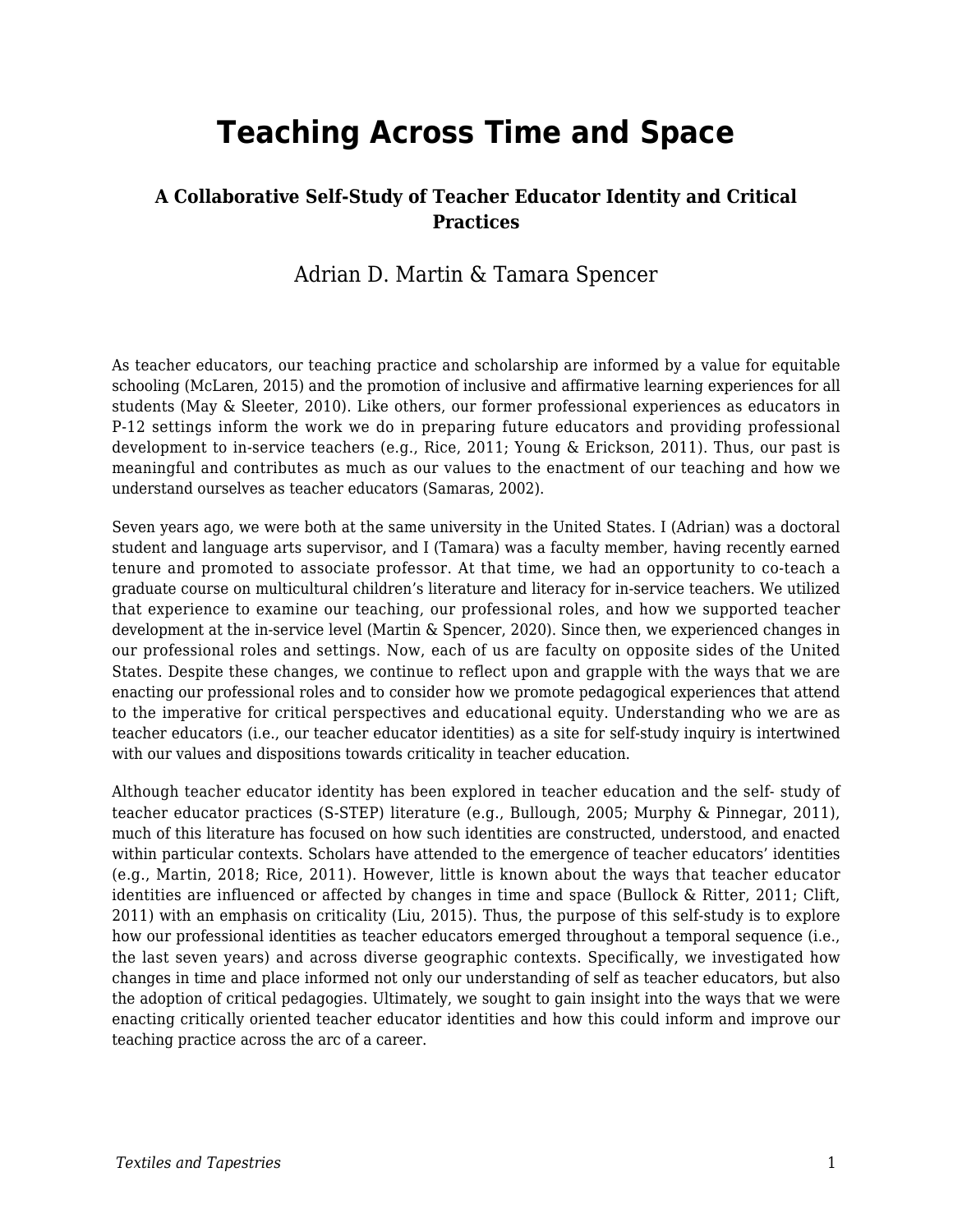## **Theoretical Framework**

Our self-study is conceptually grounded in critical perspectives (Freire, 1970; Giroux, 2011). Thus, this investigation is informed by our values for educational equity and social justice, anti-racist and anti-bias pedagogies, social justice teaching, and culturally responsive/culturally sustainable pedagogies. Collectively, this lens encapsulates the knowledge, skills, and dispositions teachers should possess to enable productive, meaningful, and relevant teaching experiences for all students. A critical orientation not only reflects the kind of teachers we seek to prepare, but also the kind of professional identity that we desire to enact. As we considered our prior experience co-teaching, we began to posit how, and in what ways, have we moved forward (across time and space) in relation to critical perspectives in our identities and our practice as teacher educators.

In the context of this study, we constructed critical pedagogies as educative experiences that are inclusive of issues of power, privilege, and oppression (McLaren, 2015). We believe that the enactment of critical pedagogies may appear in diverse forms; yet, what unifies this pedagogical approach is a value for elevating critical consciousness (Freire, 1970), or an understanding of how power is mitigated and how context bears influence upon relationships, particularly unequal social relationships. As individuals who possess marginalized identities, the adoption and enactment of critical perspectives are central to our aim of promoting a teacher workforce that is tolerant, inclusive, and affirmative of students from diverse racial, cultural, linguistic, and ethnic backgrounds. I (Adrian) am a Hispanic male and a member of the LGBTQ community who has taught in predominantly diverse contexts. I (Tamara), am an African- American woman, who has always lived and worked in places where I am a racial minority; this is particularly on display when teaching, as the majority of my students have been white women. In our practice as teacher educators (both when we co-taught and now in our professional settings), teaching with critical approaches begins with a conscious reflection of the content to be covered, the underlying social and political elements that inform what we teach, the connections our students can make, and the questions they pose.

We work to promote a deeper appreciation for how systems, structures, and practices function to enable or inhibit opportunities for equitable educational experiences in schools. Planning for such learning opportunities is a starting point for such engagement in our classrooms. Maintaining criticality is central to our in-the-moment decision-making and how we draw from student responses and participation to encourage inclusion and equity in classrooms and schools. Ultimately, the conceptual frames for critical inquiry and pedagogy served to inform our teaching and scholarship. Thus, the integrity of our teaching is bound with the integrity of our self-study inquiry.

## **Methods**

Our collaborative self-study is methodologically anchored in LaBoskey's (2004) guiding principles for self-study research. Thus, our work was: (a) self-initiated and focused; (b) improvement aimed; (c) interactive; (d) drew from multiple qualitative methods; and (e) demonstrated trustworthiness. We turned to Mena and Russell's (2017) prompts for self-study research by: (a) actively considering what we gained through collaboration; (b) employing more than one approach to analyze our data; and (c) articulating the ways that our work is trustworthy. Co/autoethnography also served as a frame to inform this work (Coia & Taylor, 2009). Furthermore, we turned to S-STEP literature to gain insight into how other teacher educators have collaborated to investigate, analyze, and draw insights about teacher educator identity and teaching practices (e.g., Coia & Taylor, 2013; Forgasz & McDonough, 2017).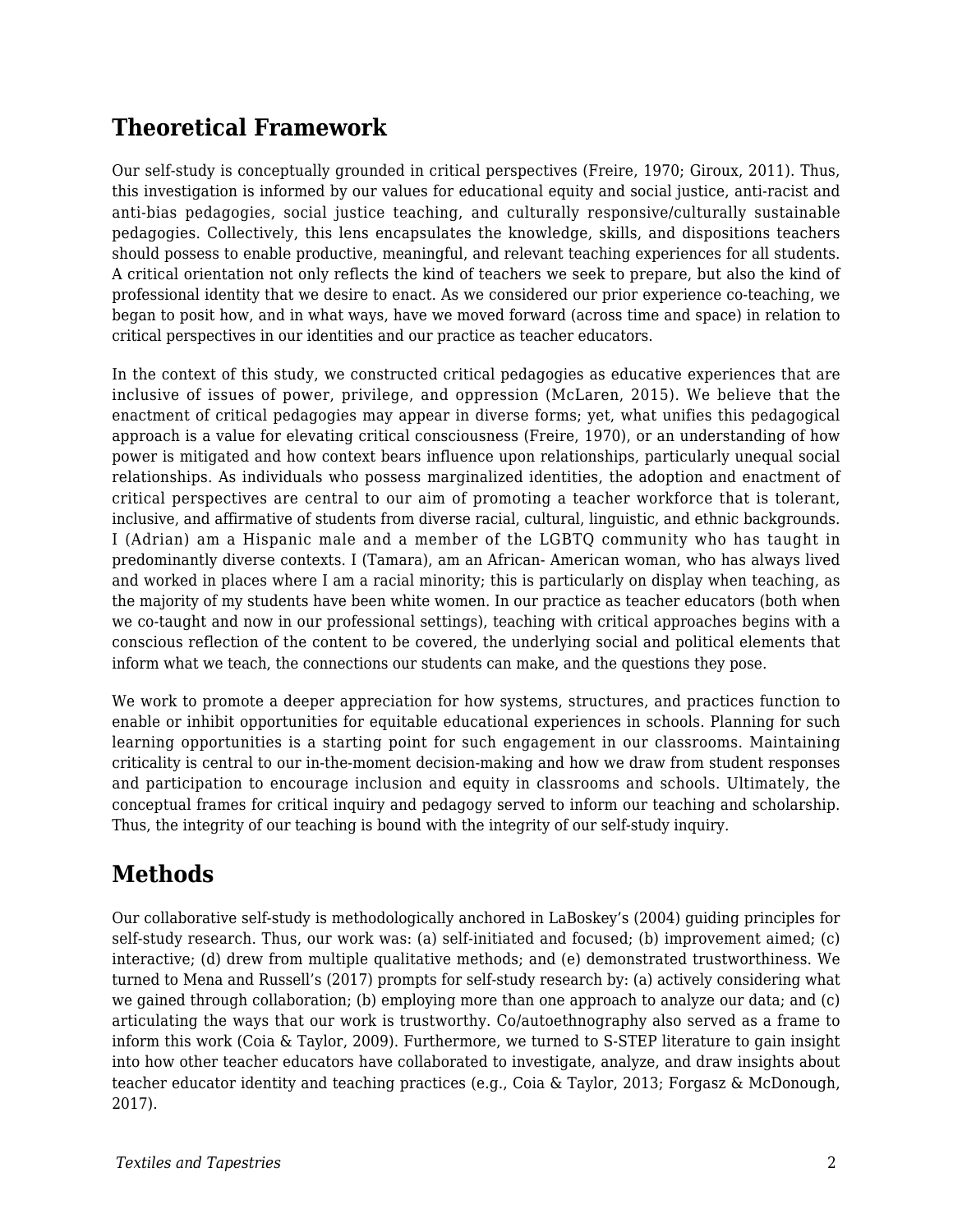Our primary data source was a researcher journal wherein we each provided entries about our professional practices and identities in relation to temporal and spatial contexts. We utilized Google Drive as a digital tool (Martin & Strom, 2017) and worked from a shared Google Doc over the course of a semester. We found the use of the Google Doc to be a digital affordance; this online platform allowed us to read and comment on each other's entries and, if we were journaling simultaneously, see each other's writing surface on our computer screens in real-time. To be sure, we were not only working with each other in a collaborative self-study, but also writing as critical friends. The journal entries discussed our initial experience co-teaching at our previous institution, the changes we each experienced in professional setting and role, and reflections, narratives, and anecdotes about our teaching and our work as teacher educators.

We also employed secondary data sources. The secondary sources served to contextualize our understanding of self and our teaching over the last seven years by offering a pool of artifacts for this time period. These secondary sources were course syllabi, emails that chronicled our informal conversations, and memos from phone/Facetime conversations. Consequently, as we journaled and wrote to each other, the secondary sources provided a resource to review and reflect upon as we considered who we were and who we may yet become as teacher educators and scholars.

The trustworthiness of this work was enabled via the enactment of our role as critical friends; we read over each other's journal entries and engaged in multiple rounds of critical dialogue exploring not only how our approaches towards critical pedagogies surfaced across time and space, but also the understanding of self as critically oriented teacher educators. Over the semester that we journaled, we conversed via Facetime to discuss and review our writing. The conversations focused on drawing connections between our past and our present. We explored, questioned, and theorized how changes in time and space influenced or informed our commitment to critical pedagogies and equitable schooling. We reflected on our prior co-teaching experience and how we engaged and interacted with our students. Also, we hypothesized where, given the progression of time, we might be in the future and how we might understand ourselves. Given that our semester co-teaching was the genesis of this inquiry, we frequently returned to that initial experience and worked to map the progression of our ontological sense of self as teacher educators, our values, and how these were being enacted in our classrooms. As we articulated our insights, we drew from our syllabi, our prior conversations, and journal entries to contextualize and showcase how these artifacts supported our preliminary musings.

After the semester concluded, we commenced the more formal analytic process. First, we each independently conducted a thematic analysis (Miles et al., 2014) to identify emergent themes across the data sources. We drew from the prior dialogues and insights generated from our journal entries and the subsequent meaning-making from our conversations. Given our emphasis on critical pedagogy and criticality in our professional identities, issues of power, privilege, and oppression were at the forefront of our thinking as we each analyzed the data sources for evidence of how these surfaced in our work and understanding of self throughout different points in time and different settings.

Once we had identified initial emergent themes, we compared/contrasted our analysis. To accomplish this, we engaged in a secondary analytic process of data walking (Eakle, 2007). We articulated our individual analysis, highlighted the data sources that supported our interpretations and pondered the implications/relevance of our understanding of this inquiry. Having explained our process, we each responded to one another with questions or comments. As we proceeded through multiple rounds of data walks, we began to identify those areas of salience and commonality in our analysis, specifically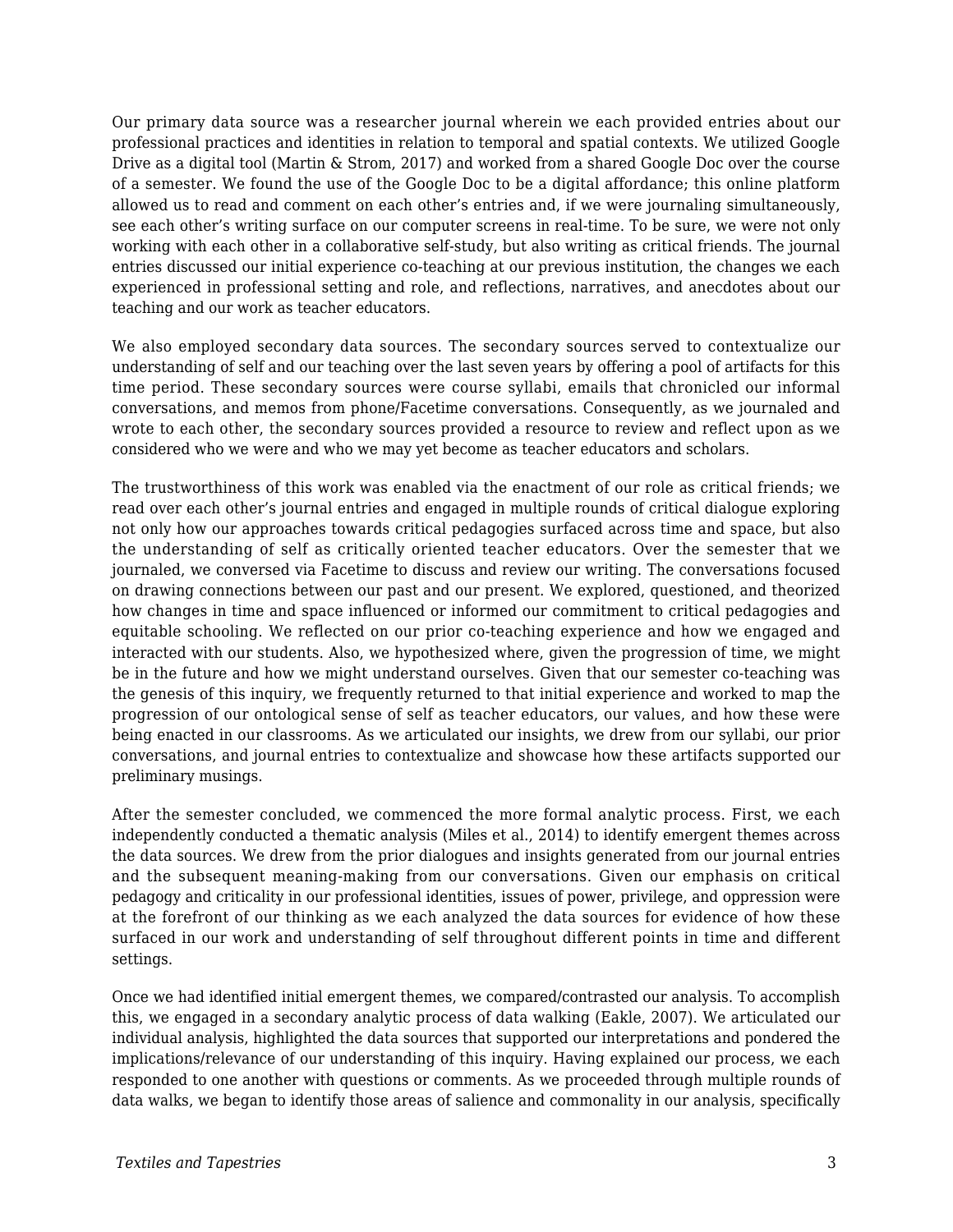concerning time and space as shaping influences on our identities and pedagogy. We now turn to the findings of this work.

### **Outcomes**

Our analysis yielded three emergent themes. First, we recognized that although our positionalities shifted, our commitment and value for equity-oriented and critical approaches to teaching and learning were constants across time and space. Second, changes in geographic and institutional contexts necessitated that we reframe the enactment of critical and equity-oriented practices. Third, given the progression of time, we discovered that our pedagogy must not only consider the temporal context in which our preservice teachers study, but also their anticipated future professional settings. As teacher educators, it does not suffice that we reflect on and consider our practice and identities as emergent from our past and present.

#### *The progression of Time, Positionalities, and Commitment to our Values*

*Adrian.* Throughout the past seven years, I have gone from being a language arts supervisor, P-12 teacher, doctoral student, and now a university faculty member. My work with students has promoted an appreciation towards supporting their understanding of issues of power, identity, inclusion, and exclusion in society. The change from teacher to teacher educator allowed me to more directly engage my students with critical perspectives. Despite the change in my professional setting, I continue to work with students of diverse backgrounds. I recall how, during my prior experience as a school district supervisor, I worked with teachers to include multicultural literature in their classrooms and suggested books and instructional materials to support this aim. When such suggestions were not taken up, I would articulate the imperative for all children to see themselves reflected in the texts they engage with.

I recognize how my values informed my decision-making, and how these have persisted into the present. Back then, I focused my rhetoric on the affordances of engaging with students in equitable and socially just ways as a benefit to them as learners. While I continue to discuss with my current students the benefits of equitable schooling along the lines of promoting learning, I am direct; my positionality as a teacher educator who values criticality and promotes critical views is much more explicit. Greater consideration and emphasis is given to examining how inequitable schooling practices function as a form of marginalizing minority communities. For example, when discussing the practice of tracking in schools, attention is given to its intersection with race and social class, and the cumulative consequences this form of student grouping has for minority communities.

*Tamara.* I began my work as a university professor 12 years ago, after having spent the first ten years of my career working as a K-3 teacher, reading specialist, and district administrator. When Adrian and I began our work together, I had just crossed a few milestones that are impossible not to read as significant. For one, I was a new mother of twins and had returned to work after maternity leave only a year before. To layer over that, I had just returned to work that fall as a newly tenured associate professor. I was just coming to terms with my new personal and professional identity and I was now going to transition, yet again, to the role of "mentor" with Adrian (a doctoral student at the time). He and I quickly identified that in addition to our common research interests, we shared professional and personal overlaps; we both spent a significant amount of time working in public schools before our work in higher education and both came from traditionally minoritized groups.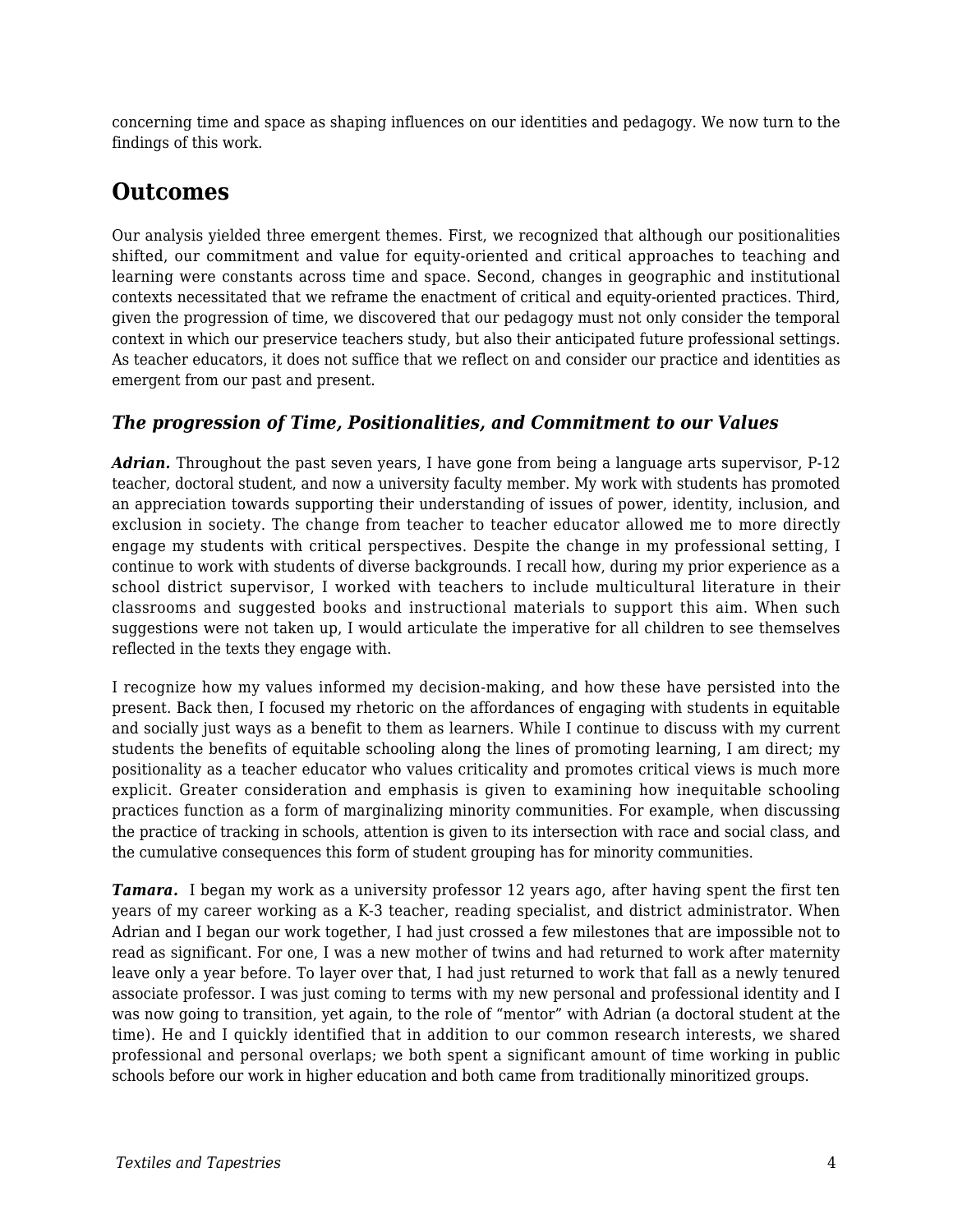While it is undeniable that the interpersonal and professional connection that Adrian and I shared was special, time and space demonstrated how seminal and generative this experience was for my professional career. After serving as a faculty member at the previous large public institution for 7 years, I moved across the country to take a position at a private faith-based small liberal arts college. Here, I now enter my 5th year as a faculty member and administrator. My current institution is highly mission-driven and I am regularly called upon to consider how institutional practices, academic teaching, learning, and leadership decision-making can center social justice and equity. Also, while my role as a "mentor" has not changed, it has broadened to include significant work as one of the only African-Americans currently serving in an administrative role on campus. This has resulted in greater work explicitly examining the recruitment and retention of faculty of color in higher education.

#### *Shifting Spaces and the Reframing of Pedagogical Practice*

*Adrian.* My experience co-teaching with Tamara was my introduction to the practice of teacher education. While we focused on issues of multiculturalism and multicultural education in schools, most of the in-service teachers in our course were of White middle-class backgrounds, taught in predominantly homogeneous classrooms, or themselves lacked experience with diversity and critical perspectives. I conveyed a value for criticality and diversity through direct one on one conversations with students. In these experiences, I recall providing narratives of my P-12 years and the lack of representation of diverse families (including those like my own) in school texts, and the impact that had upon me. As such, engaging in a critical pedagogical practice with these in-service teachers necessitated an ongoing conversation to humanize the topics, themes, and foci that we engaged with. In many ways, I, Tamara, and some of the students in the course functioned as models reflective of the affective and socio-emotional impact that schooling practices and structures can have upon individuals of diverse backgrounds.

Now, in a different professional setting from when we co-taught the course, my courses are overwhelmingly minority-majority. Classroom discussions about issues of school inequities, diversity issues, and inclusion often emerge with the life stories and experiences of my students themselves. In this context, the formal discourse of critical pedagogy and perspectives may be new. However, once conceptual frames are understood (e.g., Freire's *Pedagogy of the Oppressed*), many of my students are readily able to apply them to their own lives. For example, having discussed tracking practices with my preservice students, many began to identify how they were tracked in schools as a consequence of being native speakers of languages other than English. For many, this meant an inability to take advanced or AP courses. In my pedagogy now, the relevance of critical perspectives is intimately connected with students' educational autobiographies. Whereas in the initial co-teaching course, critical perspectives often surfaced as an abstract lens of exterior concern, here, such views are part of the self. My teaching shifted from raising awareness of how a critical view sheds light on equity issues in schools, towards critical perspectives as a frame to understand how power is operationalized and mitigated upon my students themselves.

*Tamara.* The course Adrian and I taught focused squarely on diversity and children's literature. Up until that point, I had only taught general survey courses in a Reading Masters program; this was the first time I taught a course centered on diversity (and in my view, equity). In teacher education, I'd spent many years accounting the disconnect between the racial and economic diversity of K- 12 school children and the teaching workforce in U.S. schools. Indeed, being in the "minority" had always been a part of my experience as a professor in teacher education (both with faculty and when I stood in front of graduate students). Typically, these types of moments where race and equity were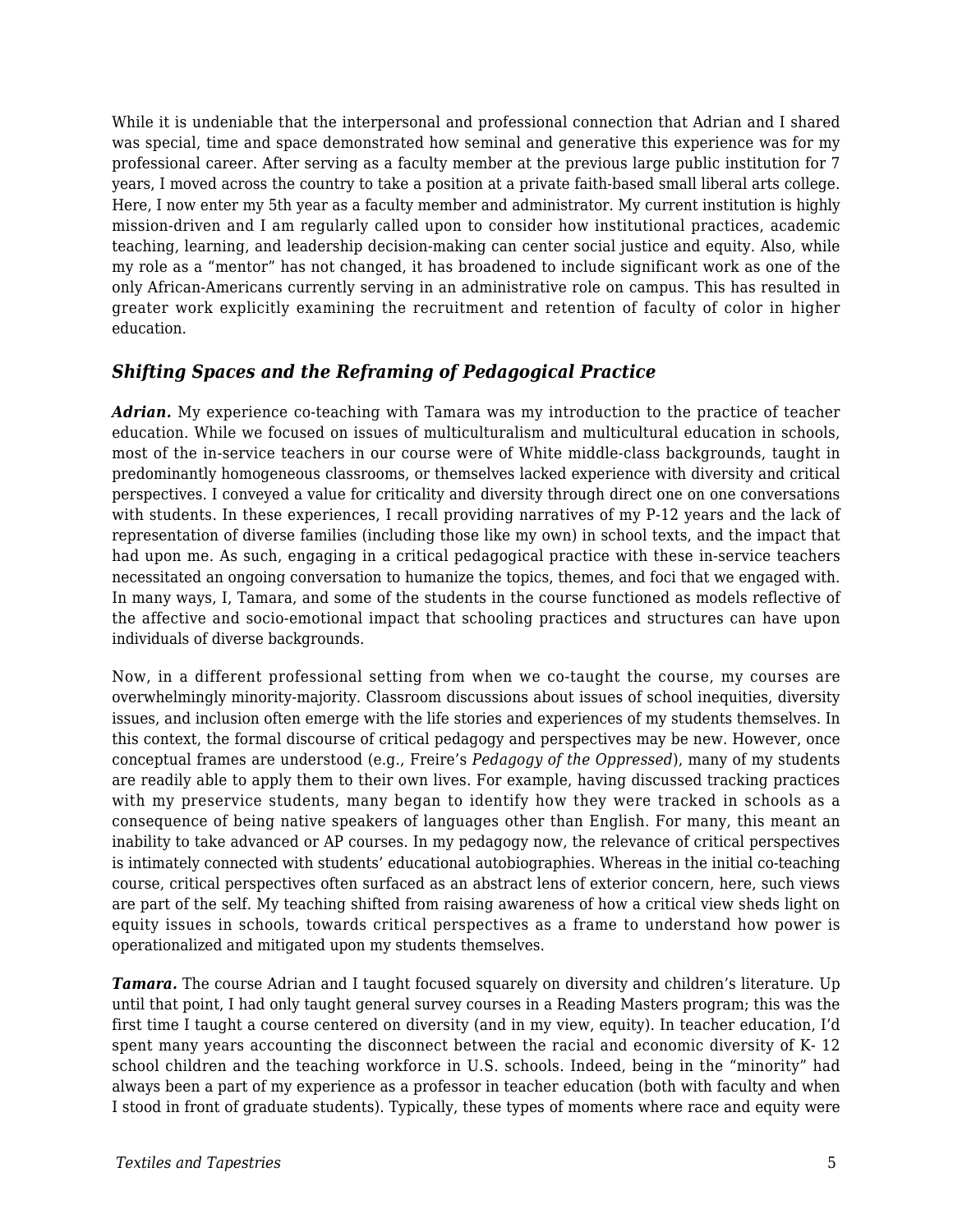explicit would bring out longstanding myths and racist tropes, assumptions, and/or awkward silence. I would have to decide, as a pre-tenure professor how and to what extent, if I took on these challenges, what would the tax or consequences be for me? And yet, the combination of having the support of Adrian and the experience I amassed up until that point, afforded some of my earliest professional experiences centering equity and anti-racist pedagogy in my teaching. Additionally, this opportunity afforded the expansion of research and pedagogical areas, in which I could examine deeply the relationship between children's literature and literacy teacher education. Again, while these themes were not new, time and space informed a distinctly different pathway to further develop my practice.

At my current institution, I teach in both the liberal arts college and the school of education. As a result, I have had the opportunity to delve deeply into scholarship on teacher development, critical literacy and children's literature, and culturally competent literacy instruction. In this role, I have developed courses in teacher education that center the incorporation of texts that reflect the spectrum of human diversity and celebrate a plurality of voices and lived experiences. Given that the college centers social justice in its mission statement, I have also received additional resources (i.e., institution research grant money and course materials) to support this research praxis in my teaching and scholarship.

#### *The Future and the Preparation of Future Teachers*

*Adrian.* This self-study has highlighted a commitment to critical views over the last few years and how my pedagogy as a teacher educator has shifted with context. Yet conducting this work with Tamara has fostered the awareness that to support and prepare future teachers, one must not only draw from the past and present context, but also consider and be aware of possible and potential future settings tomorrow's teachers will work in. In my work, this has surfaced most unfortunately via the concern among many of my students regarding the increase of gun violence and mass shootings in the U.S.

Many of the undergraduate students in my social foundations of education course are quite young. They have come of age in a time when news headlines all too often report on catastrophes and the most unthinkable of circumstances among children and young adults in schools. Years ago, when undergraduates would raise this as a concern, I would find myself thinking that it was quite unlikely that they would ever find themselves in such situations. And yet, in the U.S, the issue of gun violence persists, and increasingly my students want to know if they, as teachers in their future schools will be safe, and what are they supposed to do in the event of an active shooter. Compounding this was a mass shooting that occurred blocks from my university in December of 2019, an anti-Semitic incident where it is believed the actual target was a nearby yeshiva for young children. For us, as a university community, this hit home and was no longer an issue in other communities. I can no longer rely on the past to understand how to prepare my teachers. I need to consider what schools will be like when they enter the profession. Although I have realized this, I continue to grapple with teacher preparation in an era of mass shootings and gun violence.

*Tamara.* This project deeply impacted the way that I taught children's literature in my literacy courses and I now center it as a key tactic in my early childhood anti-racist teaching pedagogy. In addition to infusing this work into my teaching, I have embarked upon a multi-year collaborative study with graduate program alumni to support the implementation of multicultural texts into K-5 teaching practices. Currently, I am working with teachers to develop a Critical Children's Literature Group (CCLG). This focus group will regularly meet to discuss, select literature, develop lesson plans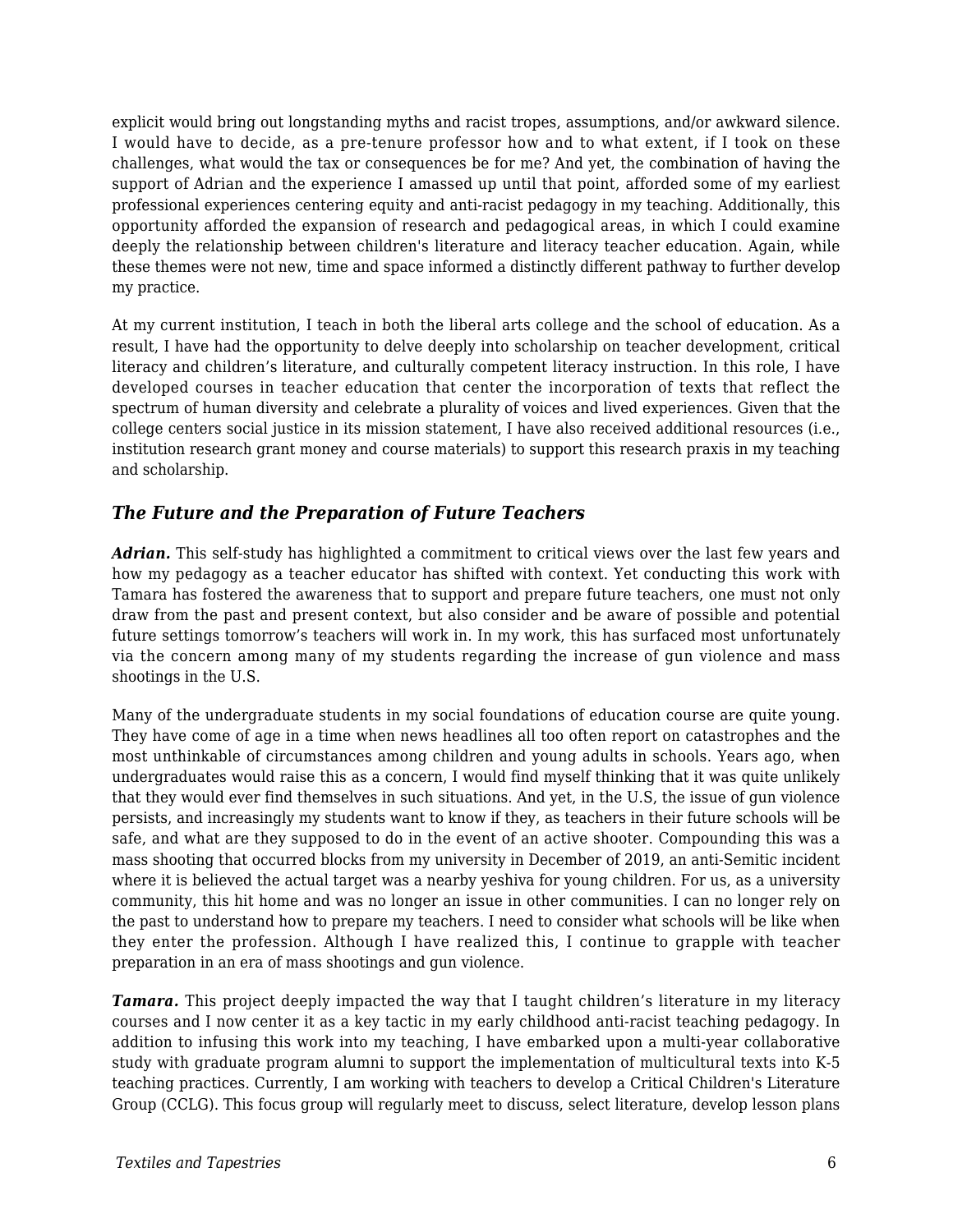for implementation in schools, and serve as a broader network for socially just literacy education. For myself, the use of these texts serves a two-fold purpose. For one, in selecting and discussing these texts, it affords critical conversations on race and equity in early education. For example, recent text selections enabled us to grapple with content like White privilege in early childhood education, police brutality, and anti-racist activism. While the teachers vary in the types of K-3 schools they teach in (i.e., independent/urban, public/urban, suburban) I understand the responsibility of my teaching to promote these types of conversions in my work.

# **Conclusion**

While geography, time and space have emerged as tangible factors in our evolution as teacher educators, and our positionalities in terms of professional roles have shifted, our racial/cultural/linguistic and minoritized identities are constant. As such, we continue to grapple with course content, professional and collegial interactions, our scholarship and work with future teachers through these lenses. Relatedly, our commitment to social justice education remains a constant in our practice. And yet, the passage of time and space has also demonstrated how such a commitment, albeit consistent, is differentially enacted in diverse contexts. Factors informing this differentiation may be the demographics of our student population (as for Adrian), the roles we serve on campus (as for Tamara) or the topics our students feel most closely connected and drawn to explore. We have learned how investigating contextual variances and the passage of time can shed light on constants and variables in teaching practice, the connections between these, and our identities as teacher educators. Potentially, other teacher educators might find value in examining their own identities across time and space, and how these inform not only the sense of professional self but contributes to the educative experiences of pre and in-service teachers.

### **References**

Bullough, R. V. (2005). Being and becoming a mentor: School-based teacher educators and teacher educator identity. *Teaching and Teacher Education*, *21*(2), 143–155. https://doi.org/10.1016/j.tate.2004.12.002

Bullock, S. M., & Ritter, J. K. (2011). Exploring the transition into academia through collaborative self-study. *Studying Teacher Education*, *7*(2), 171–181. https://doi.org/10.1080/17425964.2011.591173

Clift, R. T. (2011). Shifting roles, shifting contexts, maintaining Identity. *Studying Teacher Education*, *7*(2), 159–170. https://doi.org/10.1080/17425964.2011.591164

Coia, L., & Taylor, M. (2009). Co/autoethnography: Exploring our teaching selves collaboratively. In D. L. Tidewell, M. L. Heston, & L. M. Fitzgerald (Eds.), *Research methods for the self-study of practice* (pp. 3–16). Springer Publishing. https://doi.org/10.1007/978-1-4020-9514-6\_1

Coia, L., & Taylor, M. (2013). Uncovering our feminist pedagogy: A co/autoethnography. *Studying Teacher Education*, *9*(1), 3–17. https://doi.org/.1080/17425964.2013.771394

Eakle, A. J. (2007). Literacy spaces of a Christian faith-based school. *Reading Research Quarterly, 42*(4), 472-510.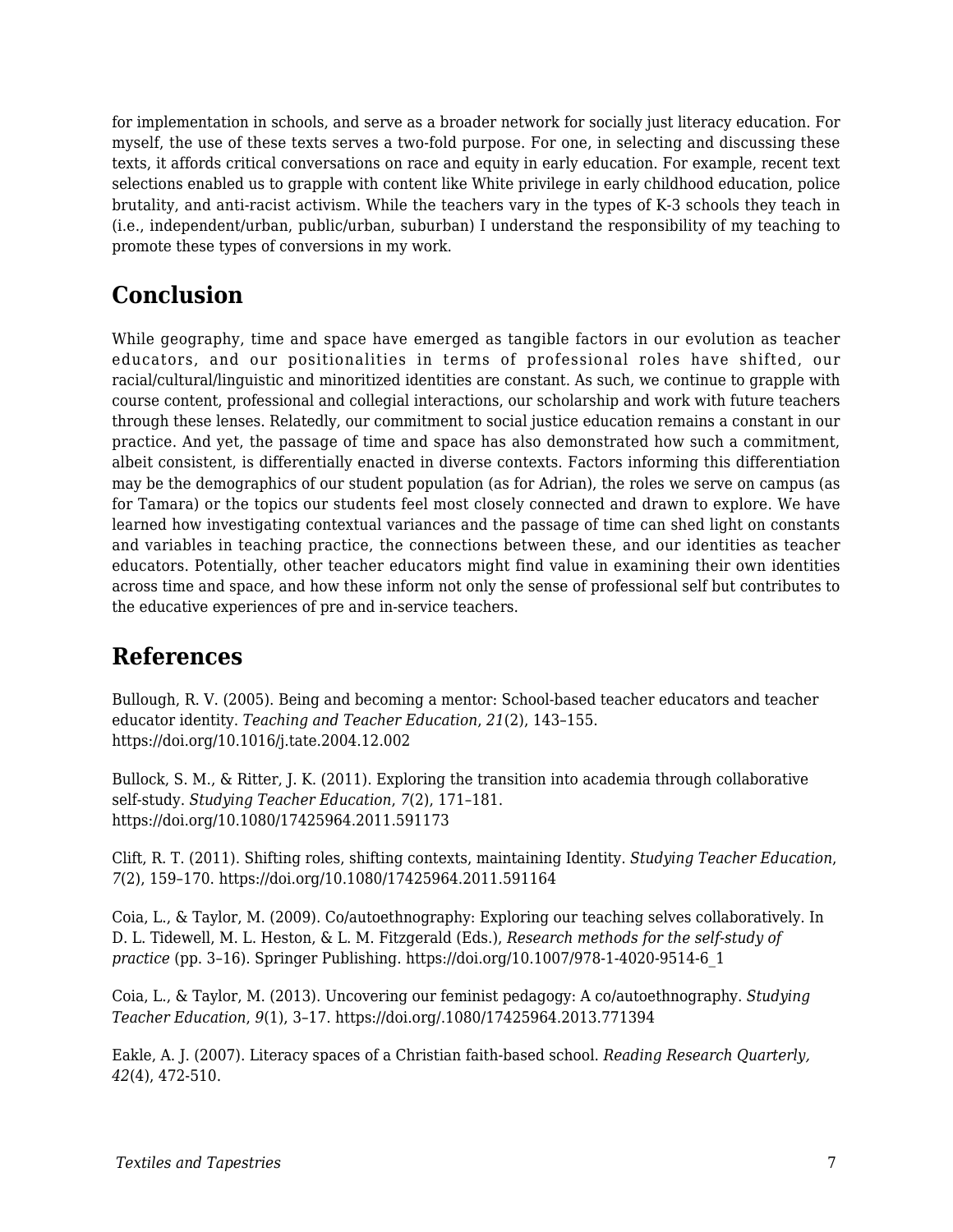Giroux, H. A. (2011). *On critical pedagogy*. Bloomsbury Publishing.

Forgasz, R., & Mcdonough, S. (2017). "Struck by the way our bodies conveyed so much:" A collaborative self-study of our developing understanding of embodied pedagogies. *Studying Teacher Education*, *13*(1), 52–67. https://doi.org/10.1080/17425964.2017.1286576

Freire, P. (1970). *Pedagogy of the oppressed*. Seabury Press.

LaBoskey, V. K. (2004). The methodology of self-study and its theoretical underpinnings. In J. J. Loughran, M. L. Hamilton, V. LaBoskey, & T. Russell (Eds.). *International handbook of self-study of teaching and teacher education practices*. (pp. 817-869). Springer Publishing.

Liu, K. (2015). Critical reflection as a framework for transformative learning in teacher education. *Educational Review*, 67(2), 135-157. https://doi.org/10.1080/00131911.2013.839546

McLaren, P. (2015). *Life in schools: An introduction to critical pedagogy in the foundations of education* (6th ed.). Paradigm Books.

Martin, A.D. (2018). Professional identities and pedagogical practices: A self-study on the "becomings" of a teacher educator and teachers. In A. Ovens & D. Garbett (Eds.), *Pushing boundaries and crossing borders: Self-study as a means for knowing pedagogy*. (pp. 263-269). S-STEP.

Martin, A.D., & Spencer, T. (2020). Children's literature, culturally responsive teaching, and teacher identity: An action research inquiry. *Action in Teacher Education*. Advanced Online Publication. https://doi.org/10.1080/01626620.2019.1710728

Martin, A. D., & Strom, K. J. (2017). Using multiple technologies to put rhizomatics to work in selfstudy. In A. Ovens & D. Garbett (Eds.), *Being self-study researchers in a digital world: Future oriented pedagogy and teaching in teacher education* (Vol. 16, Self-study of Teaching and Teacher Education Practices, pp. 151-163). Springer Publishing. https://doi.org/10.1007/978-3-319-39478-7\_11

May, S., & Sleeter, C. E. (Eds.). (2010). *Critical multiculturalism: Theory and praxis*. Routledge.

Mena, J., & Russell, T. (2017). Collaboration, multiple methods, trustworthiness: Issues arising from the 2014 International Conference on Self-study of Teacher Education Practices. *Studying Teacher Education*, *13*(1), 105–122. https://doi.org/10.1080/17425964.2017.1287694

Miles, M. B., Huberman, A. M., & Saldaña, J. (2014). *Qualitative data analysis: A methods sourcebook*. Sage Publishing.

Murphy, M. S., & Pinnegar, S. (2011). Teacher educator identity emerging from identity as a person. *Studying Teacher Education*, *7*(2), 131–132. https://doi.org/10.1080/17425964.2011.591134

Rice, M. (2011). Competing and conflicting identity plotlines: Navigating personal narratives of entering teaching. *Studying Teacher Education*, *7*(2), 145–154. https://doi.org/10.1080/17425964.2011.591142

Samaras, A. P. (2002). *Self-study for teacher educators: Crafting a pedagogy for educational change*. Peter Lang Publishing.